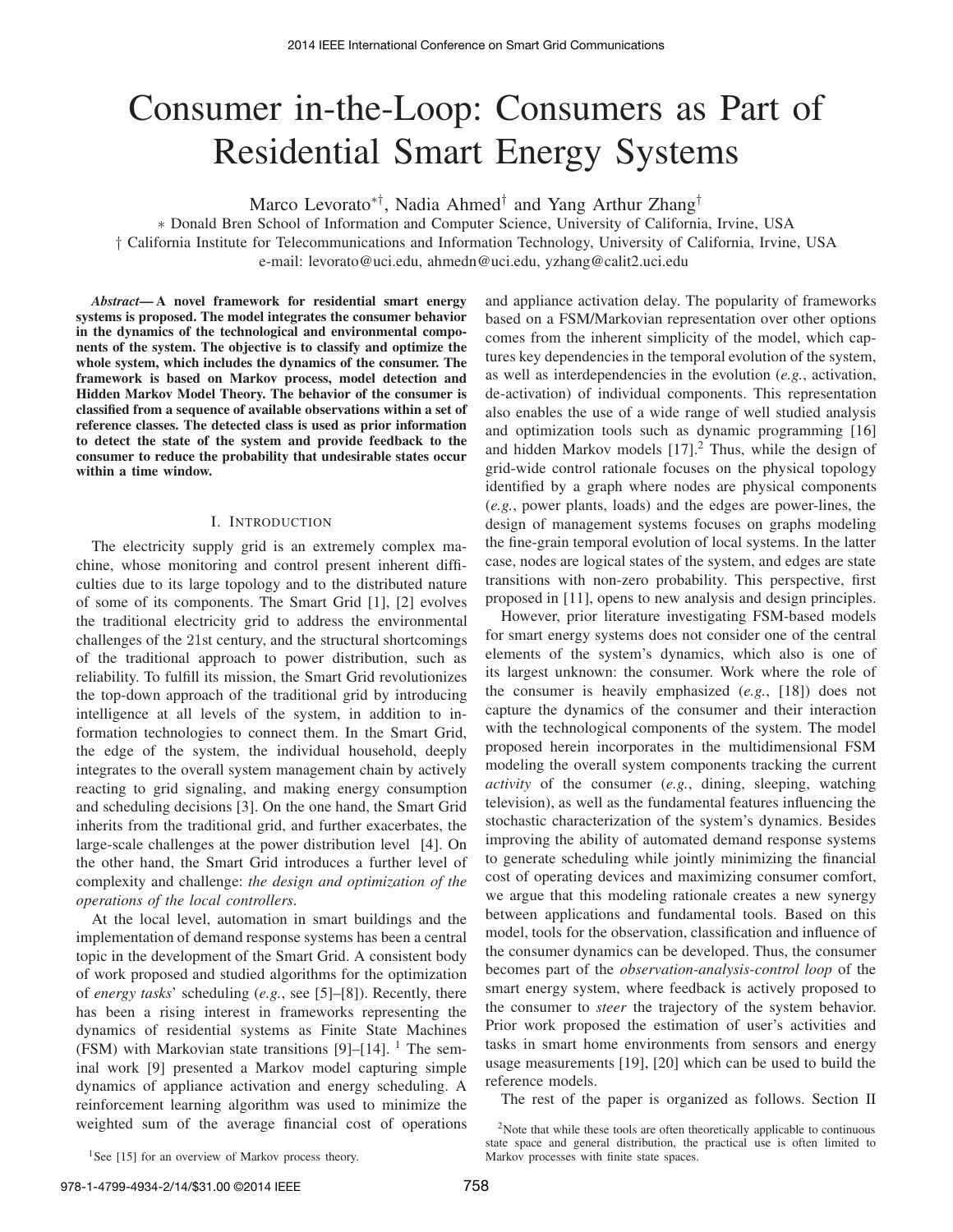describes the residential smart energy system and its components. Section III presents the FSM model with Markovian state transitions used in this paper. In Section IV, the classification, state detection and feedback framework is presented. Section V-A describes the case study models used to generate the numerical results presented in Section V-B. Section VI concludes the paper.

#### II. SMART ENERGY SYSTEMS

Residential smart energy systems are cyber-physical systems integrating a set of interacting heterogeneous subsystems. The sub-systems are *environmental*, *technological* and *human*. The system can implement control and adaptation functionalities based on implicit or explicit, internal or exogenous information acquisition. In this section, we briefly sketch the individual sub-systems and discuss their mutual influence, as well as the objectives and challenges of the system management.

**Consumer Component:** The center of the smart energy system is the consumer, whose activity and needs determine the energy consumption and management of the household. The daily routine can be represented as a sequence of descriptors and activities that determine the activation of devices and appliances, battery charging, as well as specific environmental parameters to be maintained. The sequence of activities (*e.g.*, cooking, dining, sleeping) presents an intrinsic correlation. For instance, sleeping is likely to happen after dining, which typically occurs after cooking. Additionally, the sequence of activities is also influenced by descriptors such as the geographical location of the consumer. For instance, the initiation of the cooking (and then dining) activity may be highly correlated with the return home after work indicated by a change of the location descriptor. Each activity is characterized by a sub-sequence of activations of devices and appliances. Note that some devices may not be directly related with the activity. For instance, electric vehicles may be charging while the consumer is sleeping. The stochastic model presented in Section III captures the correlation in the consumer behavior and their interaction with the other sub-systems.

**Technological Components:** The consumer interacts with a number of technological sub-systems such as appliances, devices and the energy management system. The temporal evolution of these components is correlated with that of the consumer. By activating some appliances (*e.g.*, the dishwasher), the consumer triggers a *cycle* where each stage is characterized by a set of features such as remaining active time and consumption. The end of the cycle may trigger with high probability some evolution of the state of the consumer (*e.g.*, cookware is clean and cooking may be initiated). The active time of other appliances, such as lights and the stove, may be determined by the current consumer activity. Thus, *the strong correlation in the evolution of the different components of the smart energy system can be used to classify the consumer, detect their state and influence their daily routine*.

The interaction with the grid-wide system is more subtle. The aggregate of the local consumers and technological system activity can impact the stability of the grid and influence energy pricing and trigger demand response signaling which affect local activity. Alternatively, pricing and demand response signaling may influence the behavior of the consumer, or the scheduling generated by the automatic controller. Again, by integrating the activities of the consumer as part of the overall model, we capture these dynamics.

**Environmental Components:** Environmental variables such as weather conditions, external temperature, and internal temperature, have a significant influence on the dynamics of the smart energy system. For instance, the internal temperature, whose dynamics are function of the external weather and temperature, influences air conditioning activation to maintain the household within a comfort region. Additionally, there might be a degree of correlation between the external weather conditions and the activities of the consumer. Modeling this interaction can lead to more accurate local and global consumption predictions.

**Energy Management System:** The core of the residential smart energy system is the Energy Management System (EMS), which consists of a network of sensors, an information processing unit, and a control loop. The EMS may also be capable of connecting to communication networks to forward information to and receive information from the energy grid. Locally, based on the collected information, the EMS generates scheduling of appliances and devices activation aiming at reducing financial cost of operations, maintaining consumer comfort and satisfaction, and complying with gridwide objectives. We argue that the consumer is not only one of the main driving components for the behavior of the system, but is an integral part of the smart energy system when analyzing and optimizing the dynamics as a whole. By explicitly introducing activity of the consumer in the model, we enable a variety of applications aimed at improving the overall efficiency by influencing the consumer dynamics. Herein, we focus on the classification of the consumer, on the estimation of their instantaneous state, and on the construction of feedback signals aimed at avoiding undesirable system's conditions. The integration of the above applications with energy scheduling is left for future research.

#### III. STOCHASTIC MODEL

We model the temporal evolution of the system as a Markov process with a finite state space [15]. As a first approximation, we assume that the Markov process is homogeneous. However, changes over time of the statistics can be included both in the model and in the analysis tools. For the sake of simplicity, we consider time slots of duration  $\Delta$ , where the slots are indexed with  $t=0, 1, \ldots$ 

From the standpoint of stochastic modeling, the individual components correspond to sub-chains, whose temporal evolution is mutually interdependent. The overall state  $s=\{x_n\}_{n=1,\dots,N}\in\mathcal{S}$ , where S is the state space of the system,  $\{x_n\}_{n=1,...,N}$  describes the state of the individual sub-chains, and  $N$  is the number of sub-chains. The Markov process is the sequence  $(S(0), S(1), S(2), \ldots)$ , where  $S(t) = \{X_n(t)\}_{n=1,\dots,N}$  is the state at time  $t^3$ . The statistics of

<sup>3</sup>We use "at time  $t$ " and "in slot  $t$ " interchangeably.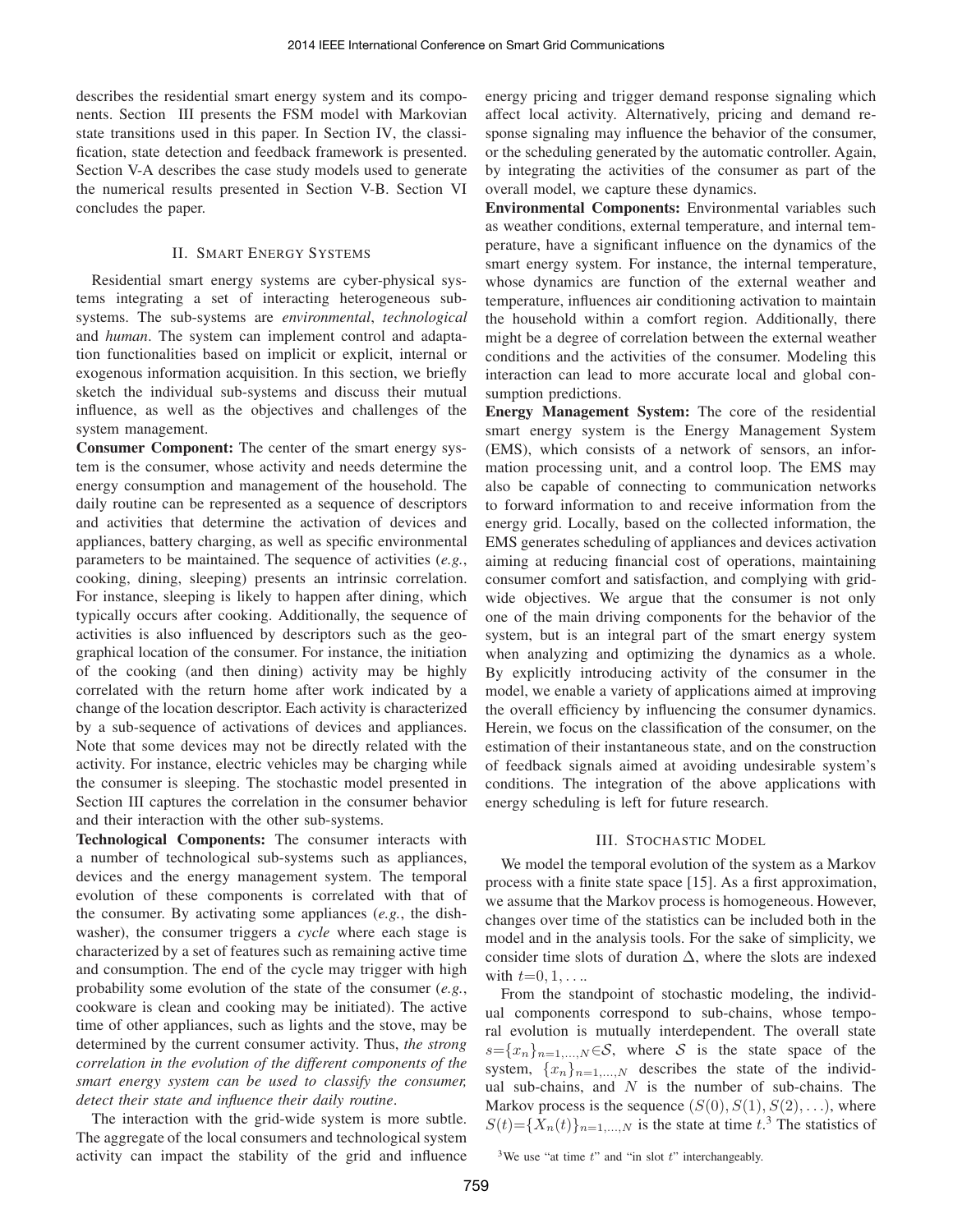

Fig. 1. Sub-chains modeling the presence of the consumer in the house and their current activity.

the system are fully defined by the transition probabilities

$$
p(s''|s') = P(S(t+1)=s''|S(t)=s'),\tag{1}
$$

 $\forall t=0,1,\ldots,\forall s', s'' \in S$ , and  $p_0(s_0) = P(S(0)=s_0)$ , where  $P(\cdot)$ denotes the probability of an event. We assume that the process has one recurrent class and that the chain is aperiodic [21]. These assumptions guarantee the existence of a proper steadystate distribution  $\pi(s)$ ,  $s \in \mathcal{S}$ . The transition probability matrix and the vector collecting the steady-state distribution are denoted with **P** and  $\pi$ , respectively.

## *A. Components*

First, we describe the individual sub-chains. We remark that the temporal evolution of the sub-chain is coupled, that is, while the temporal evolution of the overall system is assumed Markovian, the trajectory of an isolated sub-chain is not. Thus, the overall transition probabilities cannot be factored based on the marginal transition probabilities of the individual chains. However, the logical division of the overall chains into *dimensions* or sub-chains provides a good intuition of the system's dynamics.

**Consumer Descriptors:** The core of the model are the subchains that determine the temporal evolution of consumer descriptors and activities. The physical location of the consumer is one of the most influential descriptors in the overall model. The state space can be constructed to indicate the presence in the house of the consumer (see Fig. 1), or to capture the position within the house, as well as to include other relevant locations such as the workplace. The transitions probabilities determine the sequence of and the permanence time in the location states. We remark that the transition probabilities are influenced by the state of the other sub-chains to capture the interactions between the components of the system. For instance, the transition probabilities of the consumer subchain may be function of the activation/deactivation of specific appliances, which is captured by state transitions of other subchains.

The current activity is a sub-chain whose states are associated with logical descriptor of the consumer state. The example depicted in Fig. 1 includes activities such as sleeping, dining, cooking. watching TV (a methodology to build a set of activities can be found in [19], [20]). The state space of this sub-chain distinguishes between all the activities that are



Fig. 2. Sub-chain modeling the cycle of an appliance.

relevant to correctly track a sequence of events and capture correlation with other sub-chains. For instance, *cooking* may capture the correlation with the activation of some appliances (*e.g.*, the stove), but may fail to provide a good model for the sequence of the activities. For instance, by distinguishing cooking performed at different time of the day (breakfast, lunch, dinner), the activity sub-chain provides meaningful transitions to following activities such as dining, going out to work or watching TV. That is, cooking clusters activities that are associated with the same set of appliances, but that need to be separated to provide a meaningful daily routine. Analogous activities may also be divided to capture different duration distributions.

**Appliances and devices:** The sub-chains associated with the appliances and devices capture activation/deactivation and the evolution over time once activated. Some appliances such as lights, are associated with on/off sub-chains whose transitions are determined by the activity. Some appliances present a nonbinary state space to capture their cycle, where every state corresponds to a stage (see Fig. 2). For instance, the state of an active dishwasher deterministically moves through a sequence of states characterized by a specific energy consumption. We observe that additional states can be added to obtain an accurate model of complex activation patterns. For instance, a subchain tracking the internal temperature of the refrigerator can be added to model inter-activation intervals. Additional states can also be used to prevent early re-activation of an appliance. For instance, once the dishwasher cycle is terminated, it is unlikely that the appliance is activated before the activity subchain hits again the subset of states corresponding to cooking, and a state can be added to the cycle to prevent re-activation. **Environment:** Sub-chains can be defined whose state space includes descriptors of external parameters such as the temperature and solar radiation. The states are obtained by quantizing continuous variables, and, thus, their temporal evolution is approximated as a trajectory on a finite state space. However, the applications proposed in this paper require a manageable model providing an acceptable degree of accuracy, rather than an extremely accurate model whose analysis and optimization is excessively complex. The trajectory of the environmental variables influences the transition probabilities of the consumer sub-chains, as well as the activation of devices in the house.

# *B. Observations*

The trajectory of the FSM generates a sequence of observations available at the EMS. Observations are acquired via a generalized network of sensors, which may include heterogeneous devices such as the smart meter (overall consumption), the smart phone (GPS location), internal sensors (room occupancy) and smart appliances (on/off and cycle of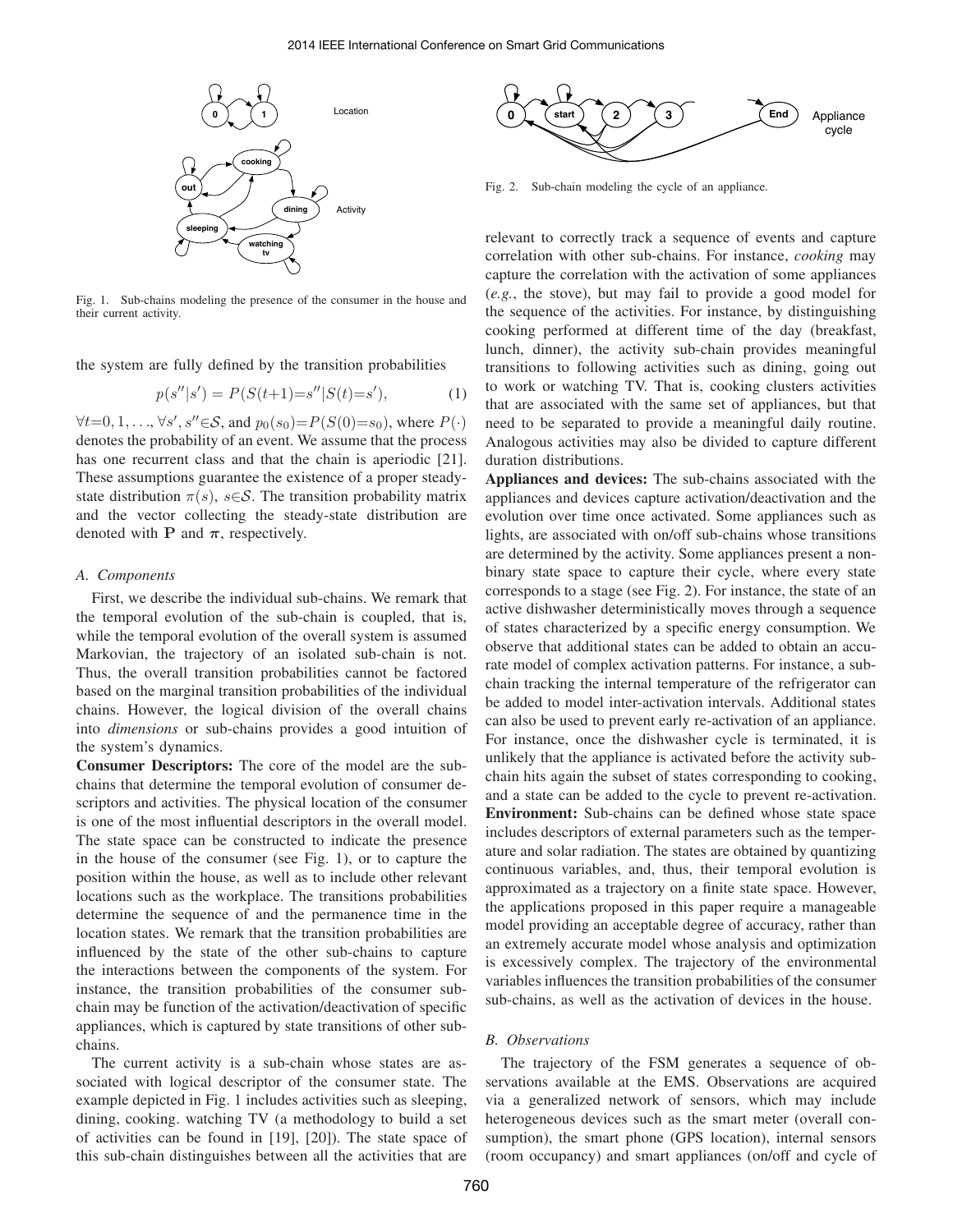individual appliances). Thus, the EMS observes the state of a subset of sub-chains, and functions of the state such as the aggregate consumption generated by the active appliances.

We define the observation space  $\mathcal O$  and the observation map  $\omega(o, s) = P(O(t)=o|S(t)=s), \forall s \in S, o \in \mathcal{O}$ . Thus, the function  $\omega$  is a distribution on the observation space conditioned on the state of the system. Note that the state-observation process  $\{S(t), O(t)\}_{t=0,1,...}$  is a Markov process, while the observation sequence is not Markovian.

## *C. Classification, Undesirable States and Feedback*

Based on the FSM model with Markovian transitions described above, we design an algorithm that classifies the behavior of the consumer and their interaction with the other components of the system. The behavior of the consumer and their influence of the activation of devices and appliances is determined by the Markov process  $\mathcal{M} = (\mathcal{S}, P, \pi, \omega)$ . Each class, thus, corresponds to a reference model  $\mathcal{M}_c = (\mathcal{S}, \mathbf{P}_c, \pi_c, \omega)$ ,  $c=1,\ldots,C$ , where C is the number of classes.<sup>4</sup> Our classification problem, then, amounts to the identification of the model  $\mathcal{M}^* \in \{ \mathcal{M}_c \}_{c=1,\dots,C}$  which is most likely generating the sequence of observations  $o=(o_0, o_1, o_2,...)$ . As explained in the following, the quantities necessary to detect the consumer model, can be also used to estimate the most likely trajectory of the consumer state. Additionally, once the model is estimated, we design a state estimation and feedback system that alerts the consumer if undesirable system's state are likely to occur in the near future. We define the set of undesirable states  $U\in\mathcal{S}$ , the time window  $W\in\{1,2,\ldots\}$  and the threshold  $\phi_{\text{max}}\epsilon[0, 1]$ . Feedback is generated if the probability that the set  $U$  is reached in  $W$  slots from the estimated state is larger than  $\phi_{\text{max}}$ .

# IV. CONSUMER CLASSIFICATION, STATE DETECTION AND FEEDBACK

Most of the current work on residential smart systems using dynamical models focuses on the scheduling of energy tasks. The integration of the consumer as a central component of the residential smart energy system enables a variety of applications. Herein, we focus on consumer behavior classification, consumer state prediction, and feedback to the consumer.

## *A. Consumer Classification*

We denote the sequences  $(o_{t_1}, o_{t_1+1}, \ldots, o_{t_2})$  and  $(s_{t_1}, s_{t_1+1}, \ldots, s_{t_2})$  as  $\mathbf{o}_{t_1:t_2}$  and  $\mathbf{s}_{t_1:t_2}$ , respectively.

The probability that the consumer class is  $\mathcal{M}_c$  conditioned on the observation sequence  $\mathbf{o}_{0:T}$  is

$$
P(\mathcal{M}_c|\mathbf{o}_{0:T}) = P(\mathbf{o}_{0:T}|\mathcal{M}_c)P(\mathcal{M}_c)/P(\mathbf{o}_{0:T}).
$$
 (2)

<sup>4</sup>Note that it is assumed that all the models have identical state spaces and state observation map.

Thus, assuming all the classes have the same prior probability  $P(\mathcal{M}_c)$ , the estimated model is

$$
\mathcal{M}^* = \arg\max_c P(\mathcal{M}_c | \mathbf{o}_{0:T}) = \arg\max_c P(\mathbf{o}_{0:T} | \mathcal{M}_c).
$$
 (3)

The probability of the observation sequence conditioned on the class  $P(\mathbf{o}_{0:T} | \mathcal{M}_c)$  can be computed as shown in Eq. (4), where  $S_T$  is the space of the state sequences of length  $T+1$ . We use the *forward-backward procedure* [22] to compute the model and state distribution conditioned on the sequence of observations. First, define  $\alpha_t^c(s)$ ,  $t=0,\ldots,Q$  and  $\forall s \in \mathcal{S}$ , recursively as  $\alpha_0^c(s) = \pi_c(s)\omega(s, o_0)$  and

$$
\alpha_t^c(s') = \sum_{s \in S} \alpha_{t-1}(s) p_c(s'|s) \omega(s', o_t), \ t > 0.
$$
 (5)

Note that  $\alpha_t^c(s') = P(\mathbf{o}_{0:t}, S(t) = s' | \mathcal{M}_c)$ , therefore

$$
P(\mathbf{o}_{0:t}|\mathcal{M}_c) = \sum_{s' \in \mathcal{S}} \alpha_t^c(s'). \tag{6}
$$

Then, the class estimate in slot  $t$  based on the current sequence  $\mathbf{o}_{0:T}$  is

$$
\mathcal{M}_t^* = \arg\max_c \sum_{s' \in \mathcal{S}} \alpha_t^c(s'). \tag{7}
$$

#### *B. State Identification and Feedback to the Consumer*

Once the model is estimated based on a training period, the full observed sequence can be used to retrieve the state trajectory. We, then, define  $\beta_t^c(s)$ ,  $t=0,\ldots,T$  and  $\forall s \in S$ , as  $\beta_T^c(s)=1$  and

$$
\beta_t^c(s) = \sum_{s' \in \mathcal{S}} \beta_{t+1}(s') p_c(s|s') \omega(s', o_{t+1}). \tag{8}
$$

Note that  $\beta_s^c(t) = P(\mathbf{o}_{t+1:T} | S(t)=s, \mathcal{M}_c)$ . Then, the estimate of the state at time t conditioned on the class estimate is  $s_t^* =$ arg max $s \in S$   $\gamma_t(s)$ , where

$$
\gamma_t(s) = \alpha_t^*(s)\beta_t^*(s) / \sum_{s' \in \mathcal{S}} \alpha_t^*(s')\beta_t^*(s'). \tag{9}
$$

Note that in the online version of the above estimation, the state to be estimated is the last in the observation sequence is  $s_T$ . As  $\beta^*_T(s)=1$ ,  $\forall s \in S$ , then only the backward values are used, that is, only the past history is used to estimate the current state.

Based on the state and model estimate, we compute the probability  $\phi^W(s_t^*, \mathcal{U})$  that the process hits the set of undesirable states  $U \subset S$  from a state s within W slots. Define  $\tau_s(U)$ as the first hitting time of the set  $U$  from state  $s$ , that is,

$$
\tau_s(\mathcal{U}) = \min\{t' : S(t+t') \in \mathcal{U} \mid S(t)=s\}.
$$
 (10)

Thus, we have that

$$
\phi^W(s,\mathcal{U}) = P(\tau_s(\mathcal{U}) \le w) = \sum_{w=1}^W P(\tau_s(\mathcal{U}) = w). \tag{11}
$$

$$
P(\mathbf{o}_{0:T}|\mathcal{M}_c) = \sum_{\mathbf{s}_{0:T} \in \mathbf{S}_T} \pi_c(s_0) \omega(s_0, o_0) \prod_{q=1,...,T} p_c(s_t|s_{t-1}) \omega(s_q, o_q),\tag{4}
$$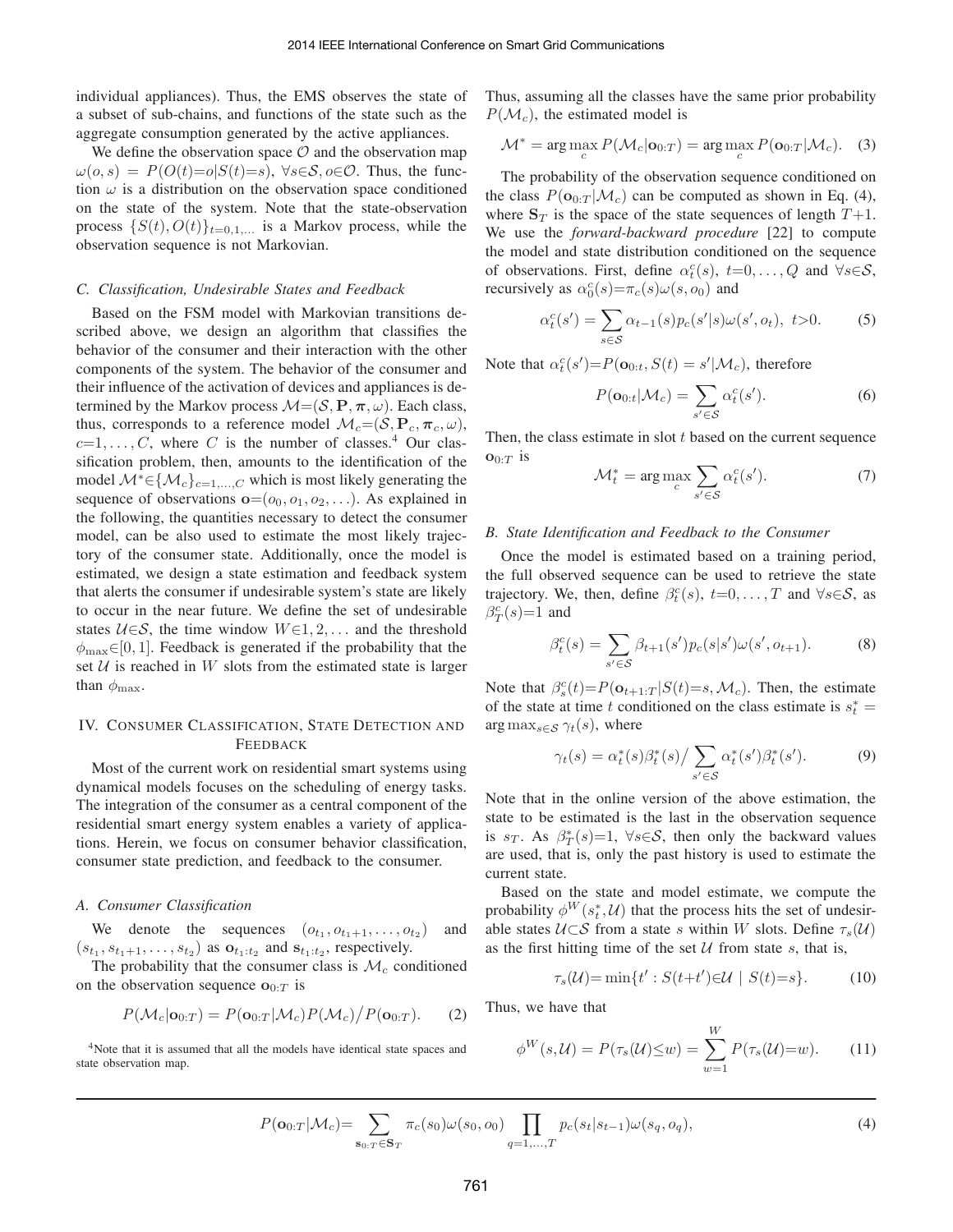In order to efficiently compute the distribution  $P(\tau_s(\mathcal{U})=w)$ ,  $w=1,\ldots,W$ , we define the *taboo* probability [21]

$$
{}_{\mathcal{A}}P^w(\mathcal{B}|s) = P(S(t+w)\in\mathcal{B} \mid S(t)=s, \tau_s(\mathcal{A})\geq w). \tag{12}
$$

The taboo probabilities admit the recursive computation

$$
{}_{\mathcal{A}}P^w(s|\mathcal{B}) = \sum_{s' \in \mathcal{A}^c} p(s'|s) {}_{\mathcal{A}}P^{w-1}(\mathcal{B}|s') \tag{13}
$$

where  $A, B \subseteq U$ , and where  $A^c = S \setminus A$ , and where  ${}_{\mathcal{A}}P^1(s|\mathcal{B}) = \sum_{s' \in \mathcal{B}} p(s'|s)$ . Then, the probability  $P(\tau_s(\mathcal{U})=w)$  is equal to  $\mathcal{U}P^w(s|\mathcal{U})$ . Note that the probability that the undesirable state region is hit by the process can be computed over the state distribution  $\gamma_t(s)$  at the price of an increased complexity.

An alert to the consumer is issued if  $\phi^W(s, \mathcal{U}) \ge \phi_{\text{max}}$ . A recommendation on the actions to avoid/implement in the time window can be formulated by analyzing the events present in the sequences leading to the set  $U$ . Due to space constraints, we refer the interested reader to future publications for a complete discussion on the analysis of W-slot sequences for action-specific recommendations.

As a final remark, we observe that a possibly significant reduction in the computational complexity of classification, state estimation and feedback can be obtained by considering only recurrent states [21]. In fact, after a sufficient amount of time, which depends on the mixing time of the Markov chain, the trajectory of the system is confined to a single recurrent class, and transient states can be pruned from the state space, stationary distribution and transition probability matrix.

#### V. NUMERICAL RESULTS

In this section, we present results illustrating the proposed model and assess the performance of the classification and estimation algorithms. We focus on the case study described below.

### *A. Case Study*

We remark that the models used herein are case study models used to illustrate the proposed modeling and classification/feedback technique. The construction of models from real data is left for future studies. We consider two consumer classes (class 1 and class 2), where one time slot corresponds to 15 minutes. A binary variable tracks the location of the consumer, where  $L(t)=1$  and  $L(t)=0$  correspond to consumer present and not present in the household. The activities included in the model are: none  $A(t)=0$ , sleeping  $A(t)=1$ , cooking breakfast  $A(t)=2$ , cooking dinner  $A(t)=3$ , dining  $A(t)=4$  and watching television  $A(t)=5$ . The appliances included are the electrical stove, the lights, the television and the dishwasher. Note that while stove, lights and television can be modeled as binary on/off sub-chains whose transitions are fully dictated by the consumer, the dishwasher cycle has a temporal evolution independent of the consumer activity as discussed in Section III. The observed variable is the overall quantized instantaneous power consumption  $O(t) \in \{0, 1, 2, \ldots, 10\}$ . The undesirable states are those associated with a consumption larger than a threshold  $\psi$ .



Fig. 3. Probability that the correct model is detected as a function of the slot.

**Class** 1**:** The daily routine of the consumer consists of a sequence of activities that starts with cooking breakfast followed by a period out of the house for work. Once the consumer returns home, the consumer cooks dinner, dines and then either sleeps or watches TV before the sleeping period. We remark that the permanence time in each location/activity is a random variable. We set the transition probabilities so that the permanence time at work is 8 hours on average, and the permanence time in the sleeping, cooking breakfast, cooking dinner, dining and watching TV is 8 hours, 20 mins, 1 hour, 1 hour and 2 hours, respectively. The probability that the consumer watches TV before going to sleep is 0.9.

**Class** 2**:** Differs from class 1 with respect to the lack of a dishwasher as an appliance, and the fact that the schedule proceeds as follows: the consumer cooks breakfast, leaves for work, returns to have lunch, leaves for work, returns to cook and dine, then proceeds to either sleep or watch television. The duration of the periods in which the consumer "works" is set to 4 hours. The permanence in each state is identical to class 1 with the exception of the 7 hours 30 mins sleeping state and an additional 30 mins lunch state. The probability that the consumer watches TV before going to sleep is 0.9.

#### *B. Performance*

Fig. 3 shows the probability that the correct model is detected as a function of the slot, that is  $P(s^*(t)=s_t)$ . The probability is computed over 400000 state sequences of 96 slots (1 day) randomly generated according to each model. It can be observed that at the end of a 1 day sequence, the consumer is correctly classified in more than 90% of the sequences in both models. However, whereas the classification of sequences generated by model 1 is accurate even if a small number of observations is available, an accurate classification of sequences generated by model 2 requires a larger number of observations. This is due to the non-zero probability that model 1 generates high consumption observations (*e.g.*, simultaneous activation of dishwasher, stove and lights). On the other hand, to correctly classify sequences generated by model 2 the detector needs to compare the distribution of the observations. The detection of the consumer class within a larger set of